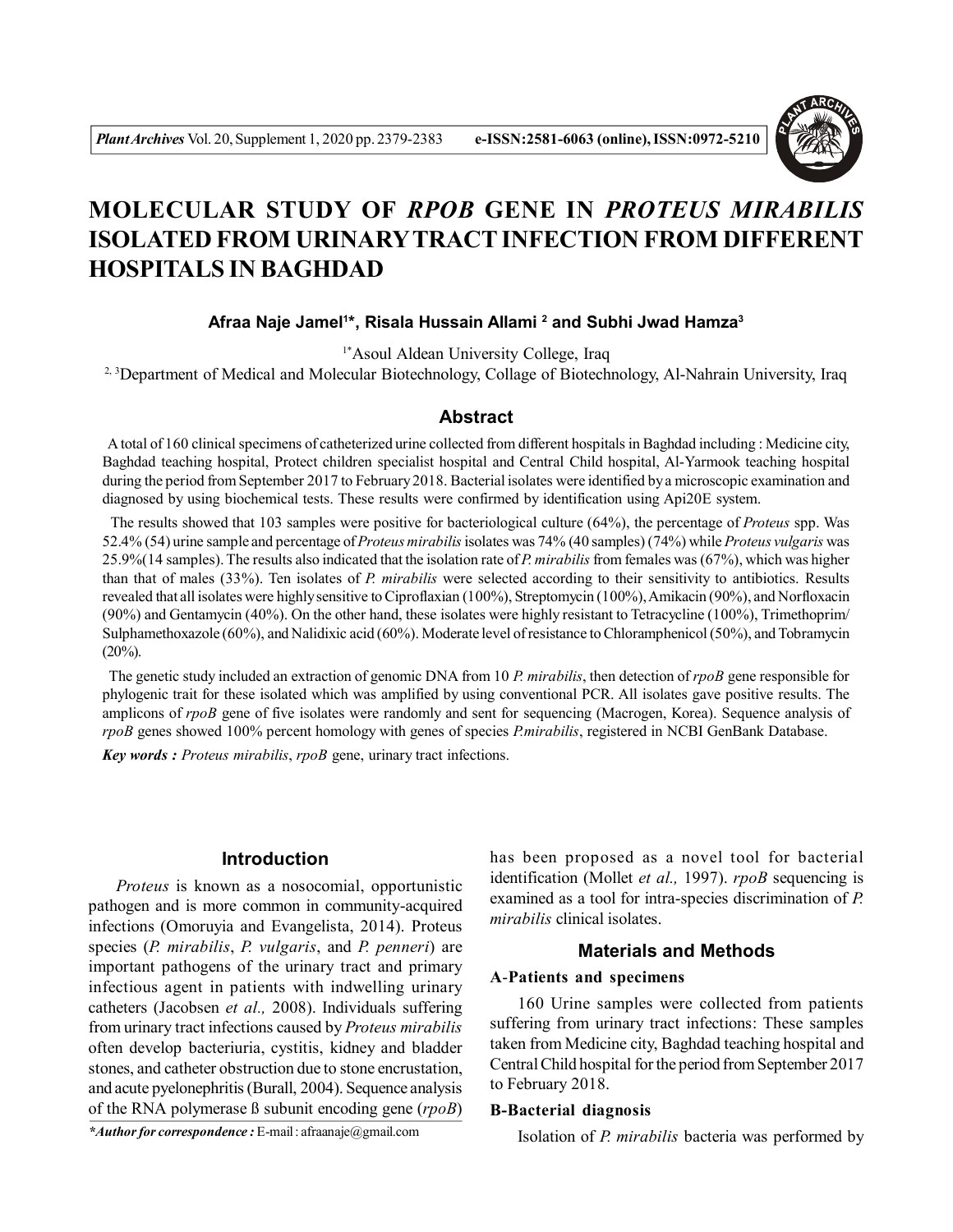a surface streak procedure on both blood and MacConkey agar using sterile loops and incubated at 37°C for 24 hours.Bacterial identification was made using biochemical test, and used AP20 system.

## **C. Antibiotic sensitivity test**

All identified P. mirabilis isolates were tested for antibiotic susceptibility towards Nalidixic acid, Streptomycin, Amikacin, Norfloxacin, Tobramycin, Chloramphenicol, Tetracycline Trimethoprin / sulphamethazol, Gentamicin, and Amikacin antimicrobial agents by using Kiraby-Bauer method. According to the clinical laboratories standard institute (CLSI, 2014), the susceptibility of tested isolates was detected depending on the size of inhibition zone formed by bacterial isolates.

## **D. Extraction of DNA**:

DNA was extracted from ten isolates of *P. mirabilis* by using a commercial purification kit (Presto Mini Genomic DNA Kit, Geneaid, Thailand**).**

## **E. Amplification of** *rpoB* **gene by using conventional PCR**

*rpoB* gene was amplified from 10 isolates of *P. mirabilis* by using specific primers (Table1)

|  |  | Table 1: Primers used in this study (Giammanco et al., 2012). |  |
|--|--|---------------------------------------------------------------|--|
|--|--|---------------------------------------------------------------|--|

| Gene | Primer sequence (5'-3')                           | Product<br>size(bp) |
|------|---------------------------------------------------|---------------------|
| rpoB | F:AACCAGTTCCGCGTTGGCCTGG<br>R:CCTGAACAACACGCTCGGA | 1090bp              |

**Table 2:** PCR program used for amplification *rpoB* amplification (Giammanco *et al*., 2012).

| No.           | <b>Stages</b>        | Temperature $(^{\circ}C)$ and time |                  |           |
|---------------|----------------------|------------------------------------|------------------|-----------|
|               | Initial denaturation | 95                                 | 4 <sub>min</sub> | 1 cycle   |
| 2             | Denaturation         | 95                                 | $30 \text{ sec}$ | 30 cycles |
| $\mathcal{E}$ | Annealing            | 50                                 | 45 sec           |           |
| 4             | Extension            | 72                                 | 1 min            |           |
|               | Final extension      | 72                                 | 7 min            | 1 cycle   |

## **G- Sequence analysis of** *rpoB* **gene for genotyping of isolates.**

The product of PCR amplification of *rpoB* gene in 10 isolates of P. mirabilis was confirmed by gel electrophoresis and purified by gel/ PCR DNA fragment extraction kit (Geneaid-Thialand). The sequencing of nucleotides was preformed according to Macrogen Company, Korea by an automatic sequencer, DNA sequences were analyzed and similarity searches were carried out with the Basic Local Alignment Search tool (BLAST) in the National Center for Biotechnology Information (NCBI) website (http:// www.ncbi.nlm.nih.gov).

## **Results and Discussion**

#### **Isolation and identification of** *P.mirabilis*

Loopful amount from these samples were inoculated on MacConkey agar and blood agar and then incubated overnight at 37°C. A distinguishable swarming which is a unique characteristic for genus *Proteus* was observed, which is considered as confirmatory phenomenon for genus *Proteus* as previously described by (Liaw *et al.,* 2000).

It was found that  $103(64.3%)$  out of the total 160 samples collected gave positive results on MacConkey agar and Blood agar. These results were agreed with those reported by Al-Aabideen, (2005). Who found that the percentage of positive cultures of urine samples were 64.6%. However, such results were disagreed with those of Al-Kabby, (2007). Who found that percentage of positive culture of urine samples was 28.9%. The reason of the differences in percentage may be owed to differences in either size of samples or hospital locations as well as to the season and medications before sampling.

Result showed that 54 isolates belong to genus *Proteus* spp. from the 103 positive cultures, so the isolation percentage of *Proteus* from other bacteria of the UTI cases was 52.4%. This result was agreed with that of Ahmed, (2015) who found that *Proteus* isolates were representing 60% of the UTI cases tested. Nonetheless, this result disagreed with Adnan, (2014) who found that isolation percentage of *Proteus* occurrence (17.8%).From the previous results, *P. mirabilis* represent 74% (40 isolates) while *P. vulgaris* appeared only in 25.9% (14 isolates).The present results with previous study done in by Yassen and Khelkal, (2015) who mentioned that *P. mirabilis* performed 77% while *P. vulgaris* performed 23%.



**Fig. 1:** Percentage of isolates of *P. mirabilis as* compared with *P. vulgaris* from patient suffering from UTI.

For confirmation of the biochemical results, the API 20E strips were used for Enterobacteriaceae identification containing 12 tests. The results revealed that the tested isolate was *P. mirabilis* as indicated in Fig. 2.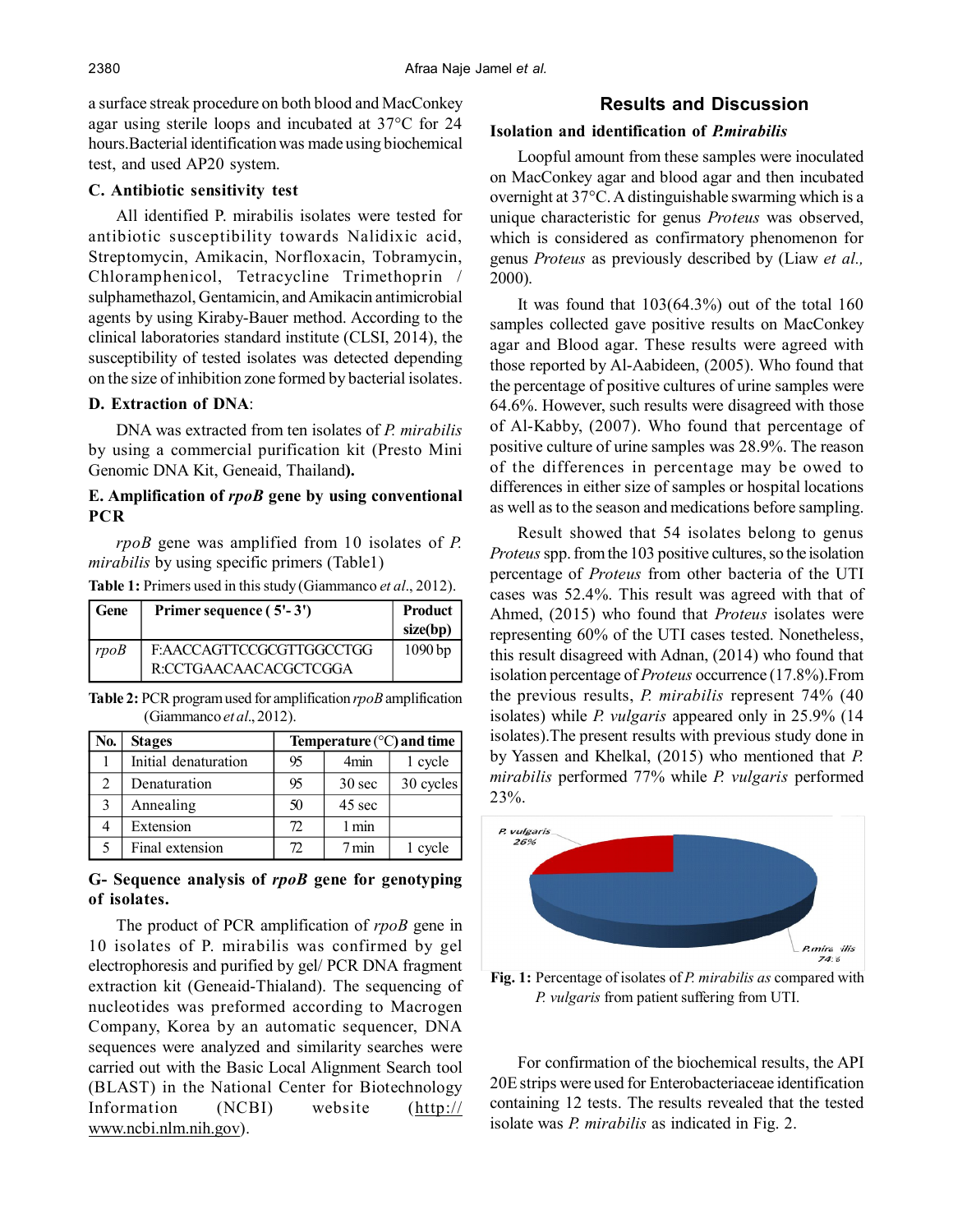

**Fig. 2:** API 20 E confirmatory test for *P. mirabilis* characterization.

#### **Antibiotic susceptibility test**



**Fig. 2:** Susceptibility of *P. mirabilis* to antibiotics.

In this study tested *P. mirabilis* isolates showed high sensitivity toward Ciprofloxacin (100%). These results were agreed with that reported by Saeed *et al.,* (2017) who showed that the susceptibility to Ciprofloxacin reaches 100%. High sensitivity to Streptomycin (100%) was also found which agreed to that reported by Habibu, (2014) who found that the susceptibility to this antimicrobial to 100%. *P.mirabilis* isolates showed high sensitivity to Amikacin reaches 90% these results were agreed to that reported by Al-Jumaily and Zgaer, (2016) who detected that the susceptibility to this antimicrobial was 92.6%. High Norfloxacin sensitive rate was also mentioned by Adnan *et al.,* (2014) who found that the *P. mirabilis* isolates were vary in their to sensitivity with percentage of 91.6%.

*P. mirabilis* show moderate sensitive to Gentamycin reaches 40% because it belongs to Aminoglycosides, which are powerful broad spectrum antimicrobials and are inhibitors of protein synthesis. Qaddoorri *et al.,* (2015) demonstrated that the rate of susceptibility to gentamicin was (40%) which agree with result but were disagreed with result of Habibu, (2014) who found only 70% sensitive percentage

Only (20%) of the isolates showed resistant to Tobramycin. Kadhim *et al.,* (2014) was found that the *P. mirabilis* isolates were vary in their resistance to Tobramycin with a resistance percentage of 16.6%. But this result was disagreed with that of AL-Oqali, (2017) who found only (76.56%) resistance percentage. *P. mirabilis* showed (50%) resistance to chloramphenicol, which agreed with Zuhir and Alaubydi, (2016) who found that the *P. mirabilis* isolates were vary in their resistance to chloramphenicol with a resistance percentage of 62.5%. High resistance to tetracycline was found among the isolates 100%. Fadhail *et al.,* (2013) found that the *P. mirabilis* isolates were vary in their resistance to tetracycline which could reach to resistance percentage of 95.41%.

Isolates showed moderate resistance to Naldixic acid (60%).Which agreed with Hussein, (2013) results who found that the *P. mirabilis* isolates were vary in their resistance to naldixic acid with a resistance percentage of 69.2%. However, this result disagreed with Saeed, (2017) who found a resistance percentage 100%.

Results shown in figure 3 concerning trimethoprim– sulfamethoxazole indicate that *P. mirabilis* isolates developed moderate resistance reaches at 60% which agree with Al- Kazaz, and Al-Bassam, (2013) who reported a resistant percentage of 65%.

## **Amplification of** *rpoB* **by conventional PCR techniques**

Amplification of *rpoB* gene was done using specific PCR primer. Result shown in figure 4 indicated successful amplification of the gene for all isolates as indicated by the presence of band with molecular size 1090 bp. Regarding *rpoB* gene these result are in agreement with a previous study by Mollet *et al.,* (1997) who isolated *P.mirabilis* from UTI samples and obtain the same molecular size band for *rpoB* gene in their isolates.



**Fig. 3:** Gel electrophoresis for amplification of *rpoB* gene of *P. mirabilis* Lane M (100 bp) ladder, Lines: 1-10 represent isolates 1, 3, 6, 8, 10, 11, 16, 18, 19 and 35 respectively. The product was electrophoresis on 1% agarose at 110 volt for 60 min.

#### **Sequence analysis of** *rpoB* **gene**

The sequence homology of *rpoB* gene was obtained by comparison with closest blast sequence in gene bank. Similarity was calculated using FASTA method. Data shown in table 3 indicate as much as 100% similarity of two isolated with that sequence of *P.mirabilis* AR-379. However, two isolate show100% homology with that of *P.mirabilis* AR-CCG70746 and other isolate show 100% homology with that of *P.mirabilis* AR-379.

These results were in agreement with several other investigation who Mohammed, (2014) who showed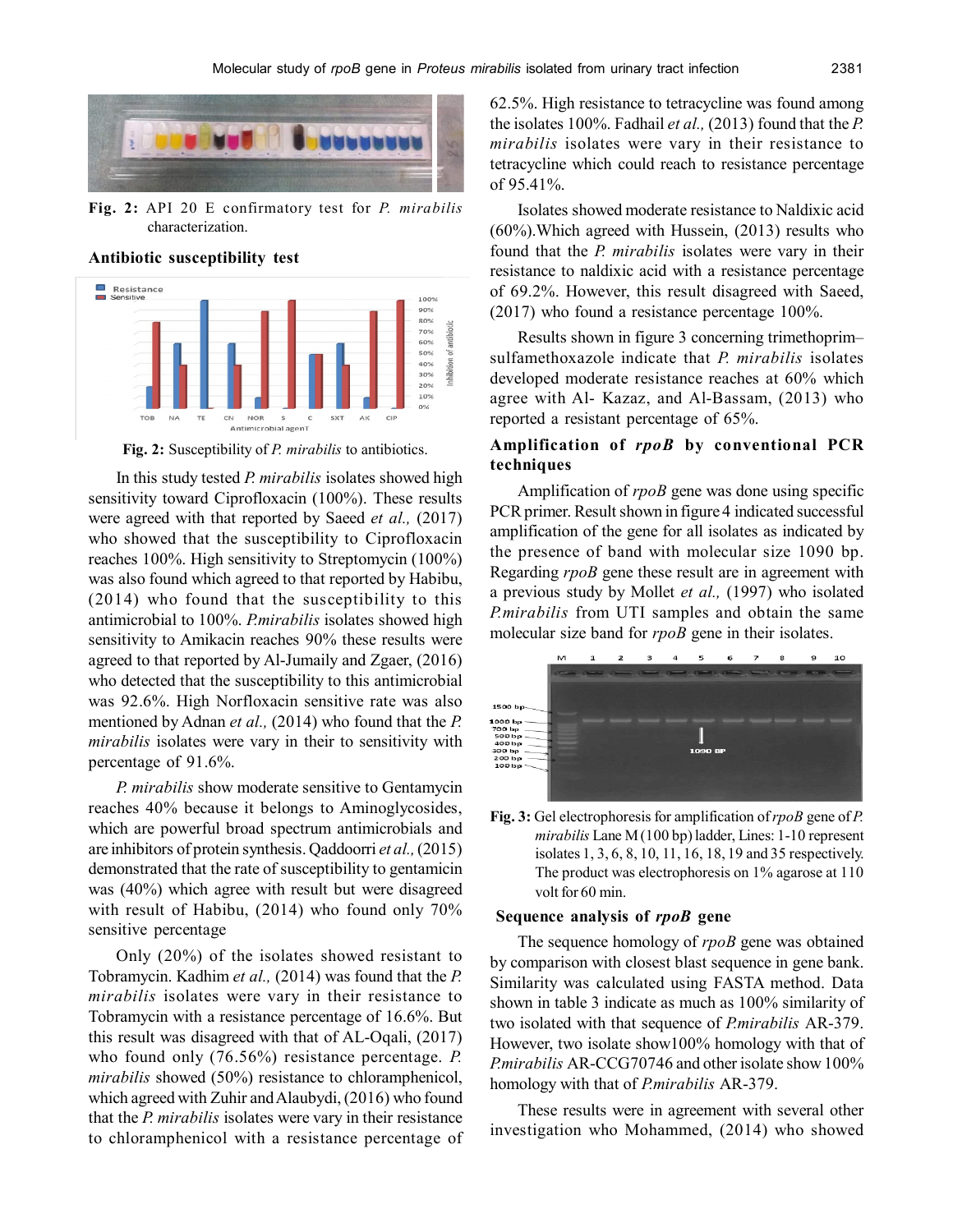#### **EDownload > GenBank Graphics**

Proteus mirabilis strain AR379 chromosome, complete genome Sequence ID: CP029133.1 Length: 4219380 Number of Matches: 1

| Range 1: 3934437 to 3935376 GenBank Graphics<br>V Next Match A Previous Match |                |               |                                    |                                          |                                                              |         |
|-------------------------------------------------------------------------------|----------------|---------------|------------------------------------|------------------------------------------|--------------------------------------------------------------|---------|
| Score                                                                         | 1736 bits(940) | Expect<br>0.0 | <b>Identities</b><br>940/940(100%) | Gaps<br>0/940(0%                         | Strand<br>Plus/Plus                                          |         |
| Query                                                                         | ı              |               |                                    |                                          | ATGCCACAAGATATGATCAATGCAAAACCGATTTCTGCTGCAGTTAAAGAGTTCTTTGGC | 60      |
| Sbjet                                                                         | 3934437        |               |                                    |                                          | ATGCCACAAGATATGATCAATGCAAAACCGATTTCTGCTGCAGTTAAAGAGTTCTTTGGC | 3934496 |
| Query                                                                         | 61             |               |                                    |                                          | TCTAGCCAGTTATCGCAGTTTATGGATCAGAATAACCCGCTGTCAGAAATTACCCATAAA | 120     |
| Sbjet                                                                         | 3934497        |               |                                    |                                          | TCTAGCCAGTTATCGCAGTTTATGGATCAGAATAACCCGCTGTCAGAAATTACCCATAAA | 3934556 |
| Query                                                                         | 121            |               |                                    |                                          | CGTCGTATTTCTGCATTAGGCCCTGGTGGTCTGACTCGTGAACGTGCAGGCTTCGAAGTT | 180     |
| Sbjet                                                                         | 3934557        |               |                                    |                                          | CGTCGTATTTCTGCATTAGGCCCTGGTGGTCTGACTCGTGAACGTGCAGGCTTCGAAGTT | 3934616 |
| Query                                                                         | 181            |               |                                    |                                          | CGAGACGTACACCCAACTCACTATGGTCGTGTGTGTCCAATCGAAACACCTGAAGGTCCA | 240     |
| Sbjet                                                                         | 3934617        |               |                                    |                                          | CGAGACGTACACCCAACTCACTATGGTCGTGTGTGTCCAATCGAAACACCTGAAGGTCCA | 3934676 |
| Query                                                                         | 241            |               |                                    |                                          | AATATCGGTCTGATTAACTCATTATCTGTTTATGCACAGACTAACGAGTACGGATTCTTA | 300     |
| Sbjet                                                                         | 3934677        |               |                                    |                                          | AATATCGGTCTGATTAACTCATTATCTGTTTATGCACAGACTAACGAGTACGGATTCTTA | 3934736 |
| Query                                                                         | 301            |               |                                    |                                          | GAAACGCCTTACCGTGTTGTAGAAAACAACGCTGTAACAGATGAAATCCACTATCTGTCT | 360     |
| Sbjet                                                                         | 3934737        |               |                                    |                                          | GAAACGCCTTACCGTGTTGTAGAAAACAACGCTGTAACAGATGAAATCCACTATCTGTCT | 3934796 |
| Query                                                                         | 361            |               |                                    |                                          | GCAATTGAAGAAGGTAACTTCATCATTGCTCAGGCTAACTCCGTATTAGATGATGATGCC | 420     |
| Sbjet                                                                         | 3934797        |               |                                    |                                          | GCAATTGAAGAAGGTAACTTCATCATTGCTCAGGCTAACTCCGTATTAGATGATGATGCC | 3934856 |
| Query                                                                         | 421            |               |                                    |                                          |                                                              | 480     |
| Sbjet                                                                         | 3934857        |               |                                    |                                          |                                                              | 3934916 |
| Query                                                                         | 481            |               |                                    |                                          | GATCAAGTTCAGTACATGGACGTTTCAACTCAACAGGTTGTTTCTGTCGGTGCTTCACTG | 540     |
| Sbjet                                                                         | 3934917        |               |                                    |                                          | GATCAAGTTCAGTACATGGACGTTTCAACTCAACAGGTTGTTTCTGTCGGTGCTTCACTG | 3934976 |
| Query                                                                         | 541            |               |                                    |                                          | ATCCCATTCCTTGAACACGATGACGCCAACCGTGCATTGATGGGTGCGAACATGCAACGT | 600     |
| Sbjet                                                                         | 3934977        |               |                                    |                                          | ATCCCATTCCTTGAACACGATGACGCCAACCGTGCATTGATGGGTGCGAACATGCAACGT | 3935036 |
| Query                                                                         | 601            |               |                                    |                                          |                                                              | 660     |
| Sbjet                                                                         | 3935037        |               |                                    |                                          |                                                              | 3935096 |
|                                                                               | 661            |               |                                    |                                          | GTAGCGGTTGACTCCGGTGTTACTGCGGTAGCAAAACGTGGTGGTACTGTTCAGTATGTT | 720     |
| Query                                                                         |                |               |                                    |                                          |                                                              |         |
| Sbjet                                                                         | 3935097        |               |                                    |                                          | GTAGCGGTTGACTCCGGTGTTACTGCGGTAGCAAAACGTGGTGGTACTGTTCAGTATGTT | 3935156 |
| Querv                                                                         | 721            |               |                                    |                                          | GATGCTTCTCGTATCGTTATCAAAGTAAACGAAGATGAGACTTATGCTGGTGAAGCAGGC | 780     |
|                                                                               |                |               |                                    |                                          |                                                              |         |
| Sbjet                                                                         | 3935157        |               |                                    |                                          | GATGCTTCTCGTATCGTTATCAAAGTAAACGAAGATGAGACTTATGCTGGTGAAGCAGGC | 3935216 |
| Query                                                                         | 781            |               |                                    |                                          | ATTGATATTTACAGCTTAACTAAATATACCCGCTCTAACCAAAACACATGTATTAACCAA | 840     |
| Sbjet                                                                         | 3935217        |               |                                    |                                          | ATTGATATTTACAGCTTAACTAAATATACCCGCTCTAACCAAAACACATGTATTAACCAA | 3935276 |
| Query                                                                         | 841            |               |                                    |                                          | ACACCTTGTGTTTCTTTAGGTGAACCTGTTGAACGTGGTGATGTACTTGCCGATGGTCCA | 900     |
|                                                                               |                |               |                                    |                                          |                                                              |         |
| Sbjet                                                                         | 3935277        |               |                                    |                                          | ACACCTTGTGTTTCTTTAGGTGAACCTGTTGAACGTGGTGATGTACTTGCCGATGGTCCA | 3935336 |
| Query                                                                         | 901            |               |                                    | TCAACAGACCTTGGTGAACTTGCATTAGGTCAAAACATGC | 940                                                          |         |
| Sbjet                                                                         | 3935337        |               |                                    | TCAACAGACCTTGGTGAACTTGCATTAGGTCAAAACATGC | 3935376                                                      |         |

**Fig. 4:** Nucleotide sequences of the *P. mirabilis rpoB* gene as alignment with sequence of *rpoB* gene for AR-379 of Gen Bank.

**Table 3:** Average similarity percentage of *rpoB* sequence of *P. mirabilis* isolated from UTI patients in comparison to sequence obtained from NCBI blast.

| No. of<br>Local<br>Isolate | <b>NCBI Blast Alignment</b> | rpoB Sequence<br>Identity (%) |
|----------------------------|-----------------------------|-------------------------------|
|                            | P. mirabilis AR-379         | $100\%$                       |
| 3                          | P. mirabilis AR-CCUG70746   | 100%                          |
|                            | <i>P. mirabilis AR-GN2</i>  | 100%                          |
| 19                         | P mirabilis AR-379          | 100%                          |
| 35                         | P. mirabilis AR-CCUG70746   | 100%                          |

sequence similarity to *P. mirabilis* strain ATCC 56283712 with 99% homology.

#### **References**

- Adnan, P. M., P.I.H. Aziz and M.S. Al-Deresawip (2014). Molecular detection of *Proteus mirabilis* using PCR technique among urinary tract infection patients. *Iraqi Journal of Biotechnology*, **13(2):** 35-47.
- Ahmed, D.A. (2015). Prevalence of *Proteus* spp. in some hospitals in Baghdad City. *Iraqi Journal of Science*, **56(1C):** 665- 672.
- Al-Aabideen, R. (2005). Effect of Probiotic on Motility Factors and Swarming Phenomenon of *Proteus mirabilis.* M.Sc. Thesis. Collage of science. Al-Nahrain University.
- Al-Jumaily, E. and S.H. Zgaer (2016). Multidrug resistant *Proteus mirabilis* isolated from urinary tract infection from different hospitals in Baghdad City. *International Journal Curr. Microbiol. App. Sci.*, **5(9):** 390-399.
- Al-Kabby, A. (2007). Extraction and Partial Purification for Fimbriae from *Proteus mirabilis* and Study Their Role in Adhesion to Uroepithlial Cells. M.Sc. degree. College of Sciences, Baghdad University.
- Al-Kazaz, A.K. and W.W. Al-Bassam (2013). The isolation and characterization of *Proteus mirabilis* from different clinical samples. *Journal of Biotechnology Research Center*, **7(2):** 24-30.
- AL-Oqaili, N. (2017). Molecular Evaluation of Virulence Factors and Resistance Genes of Antibiotics In *Proteus mirabilis* In AL-Diwaniya Province. M.Sc. Thesis. Al-Qadisiyah University, College of Education, Department of Biology.
- Burall, L.S., J.M. Harro, X. Li C, V. Lockatell, S.D. Himpsl, J.R. Hebel, D.E. Johnson, and H.L. Mobley (2004). Proteus mirabilis genes that contribute to pathogenesis of urinary tract infection: identification of 25 signature tagged mutants attenuated at least 100-fold. *Infect. Immun.*, **72:** 2922–2938
- Clinical and Laboratory Standard Institute (CLSI) (2014). Performance Standards for Antimicrobial Susceptibility Testing, Twentieth Informational Supplement, CLSI Document M100- S20, Wayne, PA: Clinical and Laboratory Standards Institute, **30: 15:** 1-7.